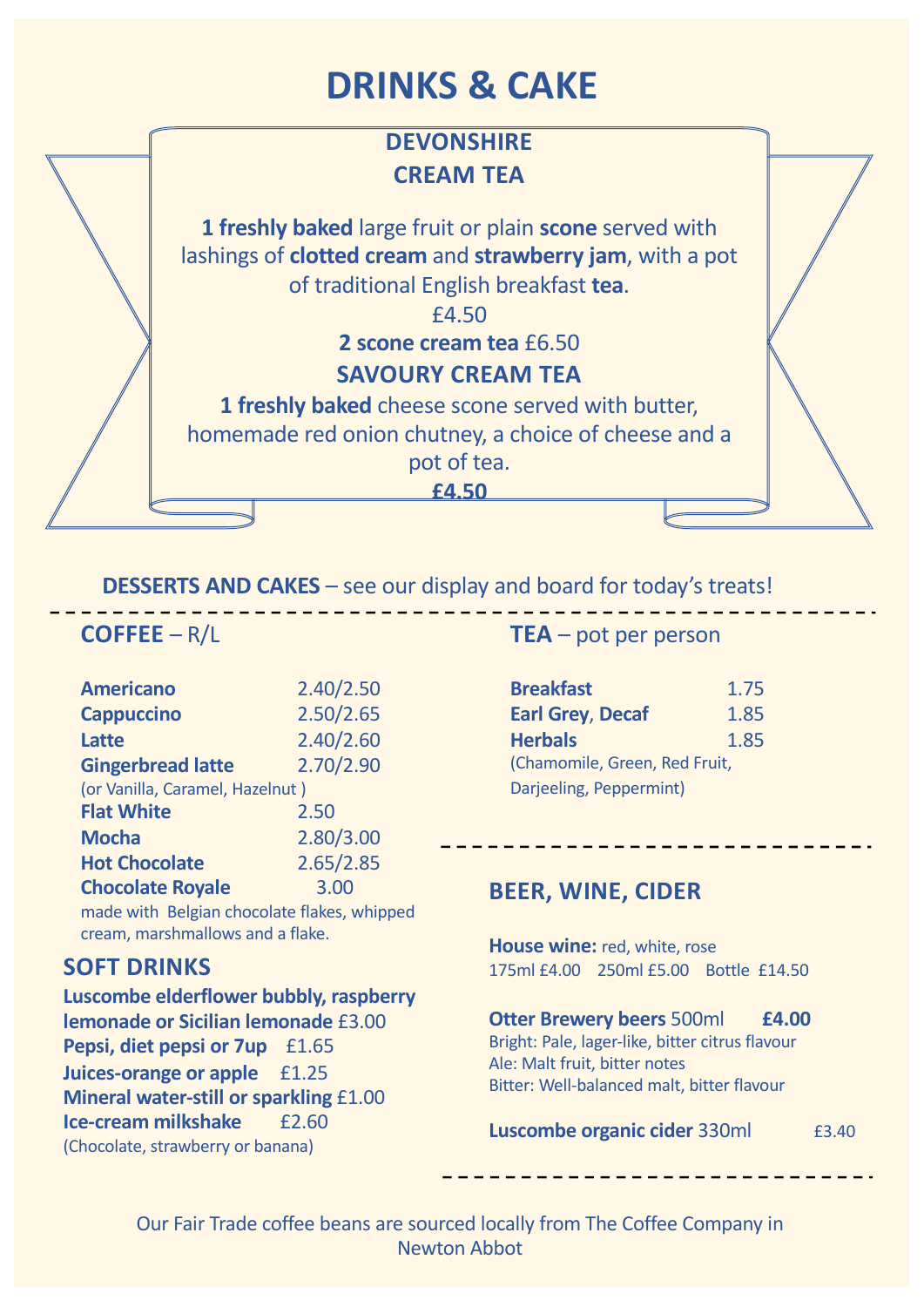### **BREAKFAST**

Breakfast served all day Monday-Saturday. Sunday until 11.30am. Locally baked bread – granary/white. GF bread subject to availability.

Please speak to staff about any allergies or intolerances. **FULL ENGLISH BREAKFAST EXECUTE ENGLISH BREAKFAST Two** rashers of smoked **bacon**, **two sausages**, fried egg, mushrooms, grilled tomato, black pudding, baked beans, buttered toast. **+ any item ( i.e. bubble and squeak)** £1.00 **Small** – one bacon, one sausage  $5.95$ <br> $\frac{1}{2}$ **VEGETARIAN BREAKFAST (v)**  $6.50$ Crispy bubble & squeak, fried egg, mushrooms, grilled tomato, baked beans, buttered toast **BUBBLE & SQUEAK (G/F)** Topped with a poached egg and 2 smoked bacon **EXALL EXALL EXACUTER** EQ.20 **WEST COUNTRY BUCK RAREBIT (v)**  Mature cheddar, melted on chunky toast, topped with a poached egg **E5.35 BACON OR SAUSAGE SANDWICHES** Smoked bacon **E4.75** Award winning sausages £4.75 + fried egg, cheese, mushrooms £1.00 **BEANS ON TOAST E3.50** 2 slices of toast **3 EGG OMELETTE ( G/F , V) Plain** £5.00 **Cheese** £5.40 **Mushroom** £5.30 add **ham** to any £0.75 **+ toast, beans, salad or chips**  $\qquad 1.00$ **EGGS ON TOAST (V)** Fried, poached, scrambled **E4.65** + smoked salmon, bacon, mushrooms, avocado £1.00 **LARGE TOASTED TEACAKE** *£2.30* **<b>EXAMPLE 2.30** Served with butter **TWO SLICES OF TOAST**

| Served with butter and jam or marmalade | £1.75 |
|-----------------------------------------|-------|
|-----------------------------------------|-------|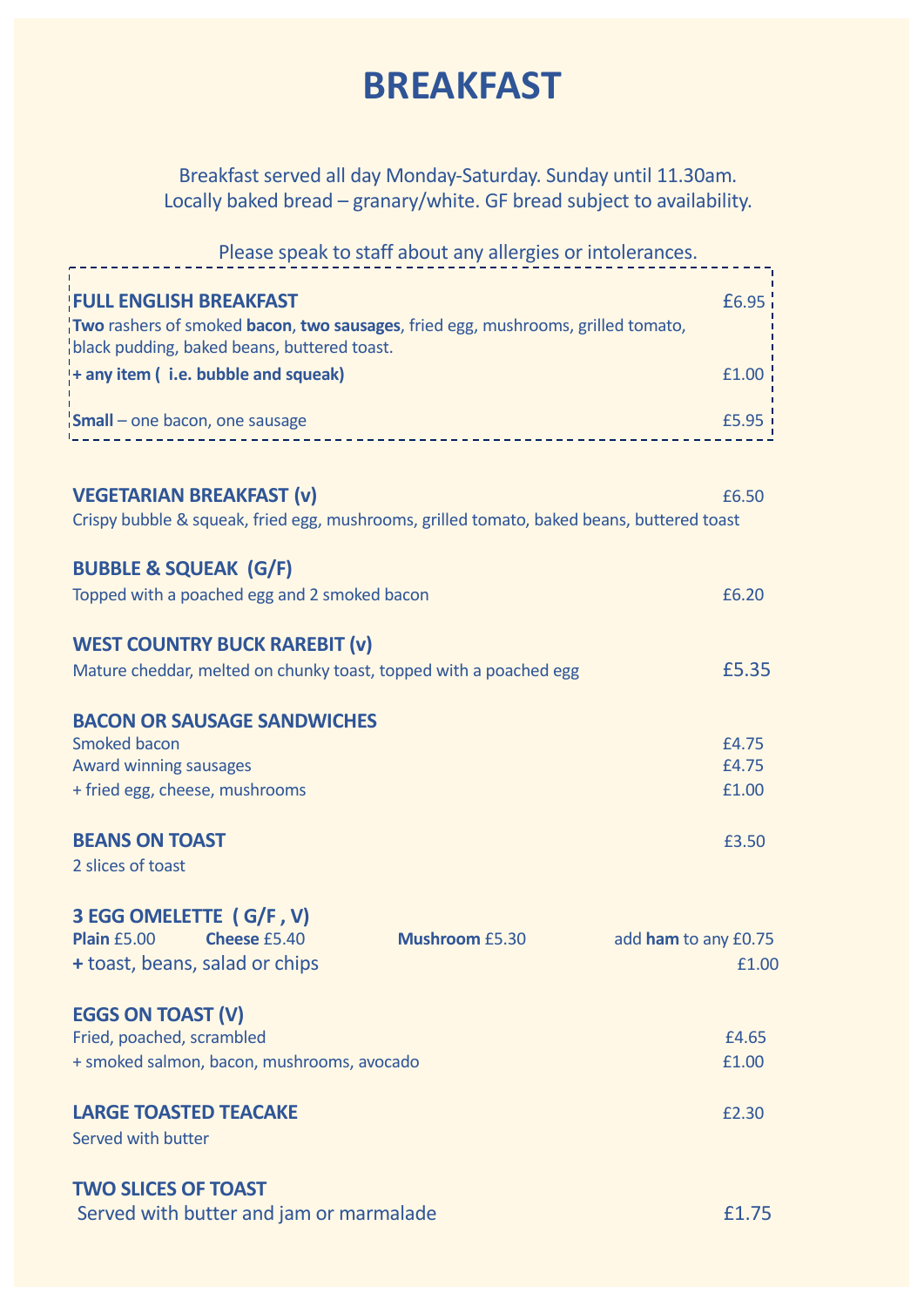### **LUNCH**

Daily homemade specials available Freshly homecooked roasts served every Sunday

| <b>SOUP OF THE DAY</b><br>(V)<br>Served with fresh locally baked bread, butter and croutons                                                                                                                   | £4.95  |
|---------------------------------------------------------------------------------------------------------------------------------------------------------------------------------------------------------------|--------|
| <b>DEVONSHIRE FISHERMAN'S PLATTER</b><br>Fresh crab [subject to availability], scampi, fried whitebait, smoked salmon, bread,<br>salad, fruit, homemade coleslaw *Goes well with a glass of house white wine* | £11.50 |
| <b>BEER BATTERED FISH &amp; CHIPS</b>                                                                                                                                                                         | £8.50  |
| Chef's Otter Ale beer batter, chunky chips, peas, tartar sauce<br>* Perfect with a bottle of Otter Ale*                                                                                                       |        |
| <b>SAUSAGE &amp; MASH (G/F)</b><br>Award-winning sausages, red onion gravy, fresh vegetables                                                                                                                  | £8.25  |
| <b>FRESH LYME BAY CRAB LARDER BOARD</b><br>Rustic board of crab, fresh bread, salad, fruit, homemade coleslaw and kettle crisps                                                                               | £9.50  |
| <b>WESTCOUNTRY PLOUGHMANS</b><br>Mature cheddar, ham or prawns                                                                                                                                                | £8.40  |
| <b>BREADED SCAMPI</b><br>Chunky chips, peas, tartar sauce, lemon wedge                                                                                                                                        | £8.50  |
| <b>HOME-COOKED WESTCOUNTRY HAM (G/F)</b><br>With chunky chips and two fried eggs                                                                                                                              | £8.25  |

### **SALADS**

| <b>BACON, AVOCADO, WALNUT &amp; STILTON (V, G/F)</b>                    | £8.90        |
|-------------------------------------------------------------------------|--------------|
| <b>CHICKEN &amp; BACON (G/F)</b>                                        | <b>£8.70</b> |
| <b>GRILLED GOATS CHEESE (V, G/F)</b><br>With homemade red onion chutney | £8.50        |

### **All served with homemade coleslaw and kettle crisps**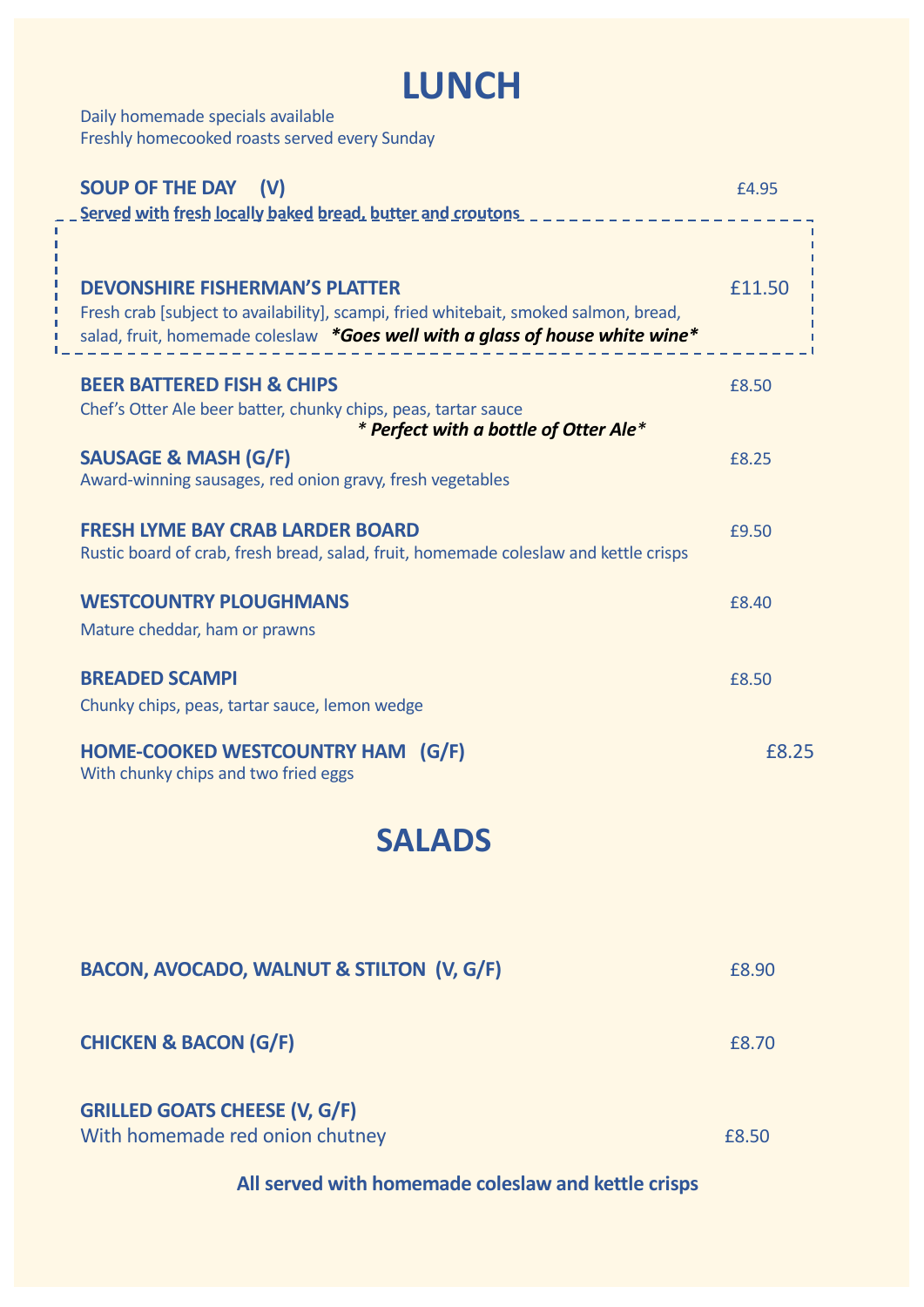### **SANDWICHES**

Door-step sandwiches *served in locally baked bread, with kettle crisps, homemade coleslaw & salad Gluten free bread subject to availability*

| <b>Fresh Lyme Bay crab</b> (subject to availability) | £8.50 |
|------------------------------------------------------|-------|
| <b>Chicken &amp; Bacon club</b>                      | £7.70 |
| <b>Smoked back bacon, brie &amp; cranberry</b>       | £7.30 |
| Cheddar & homemade red onion chutney $(v)$           | £6.20 |
| Smoked salmon, cream cheese, lemon and black pepper  | £7.20 |
| Home-cooked ham & wholegrain mustard                 | £6.70 |
| <b>Prawn &amp; Marie Rose sauce</b>                  | £7.30 |

## **JACKET POTATOES**

| All served with salad, homemade coleslaw and kettle crisps<br>Beans (V,G/F) | £7.40 |
|-----------------------------------------------------------------------------|-------|
| Mature cheddar cheese (V,G/F)                                               | £7.70 |
| Cheese and beans (V,G/F)                                                    | £7.90 |
| Tuna melt or tuna mayo (G/F)                                                | £8.00 |
| Chicken mayo (G/F)                                                          | £8.20 |
| Brie & smoked bacon (G/F)                                                   | £8.20 |
| <b>Prawns in Marie Rose sauce (G/F)</b>                                     | £8.20 |
|                                                                             |       |

### **SIDES**

**Cheesy chips £**2.95 **Chunky chips** £2.50 **Side salad** £2.50 **Slice of bread** £1.00

**Check out our dessert boards for yummy homemade puddings! £3.25**

### **LACEMAKERS SUNDAY ROAST**

Freshly homecooked with a choice of locally sourced meat and served with all the trimmings £10

Senior citizen/children £8